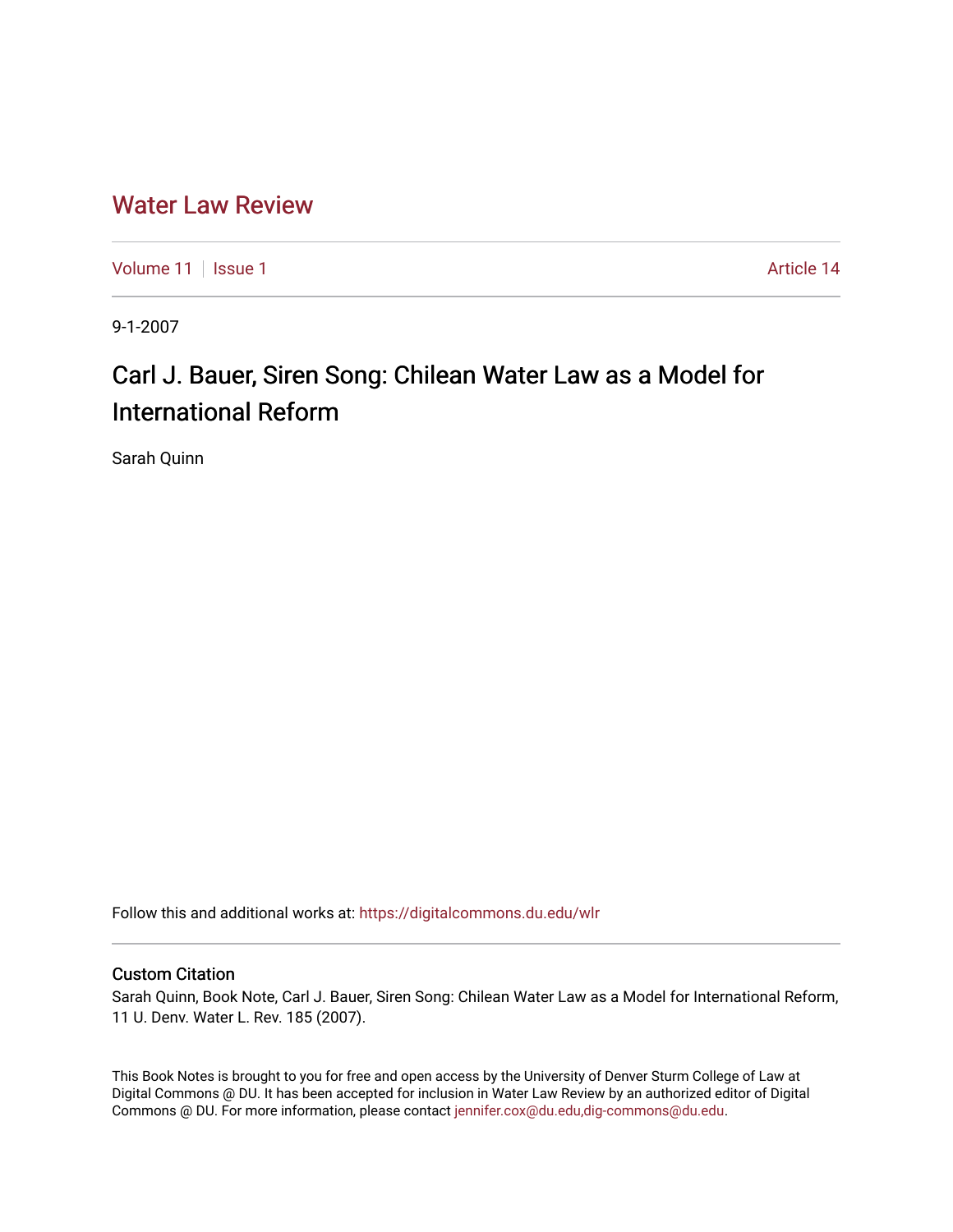#### *BOOK NOTES*

Hunter and Waterman ascertained that because of the incredible diversity in the regulatory environment, strict enforcement is unlikely to occur, but implementing several steps could promote a strict approach. If EPA can obtain more funding, EPA could increase the number of enforcement personnel, making strict enforcement more feasible. Another step would be to fortify the provisions of environmental laws at both the state and federal levels. Additionally, EPA could make the burden of proof against violators more reasonable. Another change would be to ensure a portion of the money from civil penalties makes it to EPA or to the state environmental agencies. In addition, an increase in administrative fines and an increase in permitting costs would aid in strict enforcement. Hunter and Waterman found that to accomplish minimizing the variations of enforcement across the states we must promote the strict approach, utilize technological development, change the focus from outputs to outcomes, or change the focus of the NPDES enforcement to one that tries to internalize the costs of pollution.

Lastly, critics have said that environmental regulation has failed because the command and control regulatory approach is inflexible. The authors determined that moving toward an economic-incentive based method would offer a variety of different approaches that would aim at internalizing the external costs of pollution. According to proponents, this system would be more efficient, effective, and easier to implement. Hunter and Waterman conclude that in the framework of a diverse regulatory environment, economic incentives may be a more suitable system.

*Kathleen Brady*

**Carl J. Bauer, Siren Song- Chilean Water Law as a Model for International Reform,** Resources for the Future, Washington D.C. (2004); 172 pp; \$33.95; ISBN 1-891853-79-1, hard cover.

*Siren Song* provides an overview and analysis of the free-market Chilean Water Model in the context of international water reform. Bauer, a water researcher with extensive experience in Chile and elsewhere, brings a social science perspective to the largely economic discussion on water rights in developing Chile. The author takes the reader through background on the international water policy debate, an historical overview of the free-market Chilean system, the issues surrounding reform of the Water Code, a present-day analysis of its successes and failures, and a look towards the future.

This book evaluates the 20-plus year history of the Chilean Water Model in order to provide the reader with insight into the Chilean experience and to highlight the significance of Chilean water policy in the international arena. The Chilean Model has treated water rights as heavily privatized, fully marketable commodities, and the international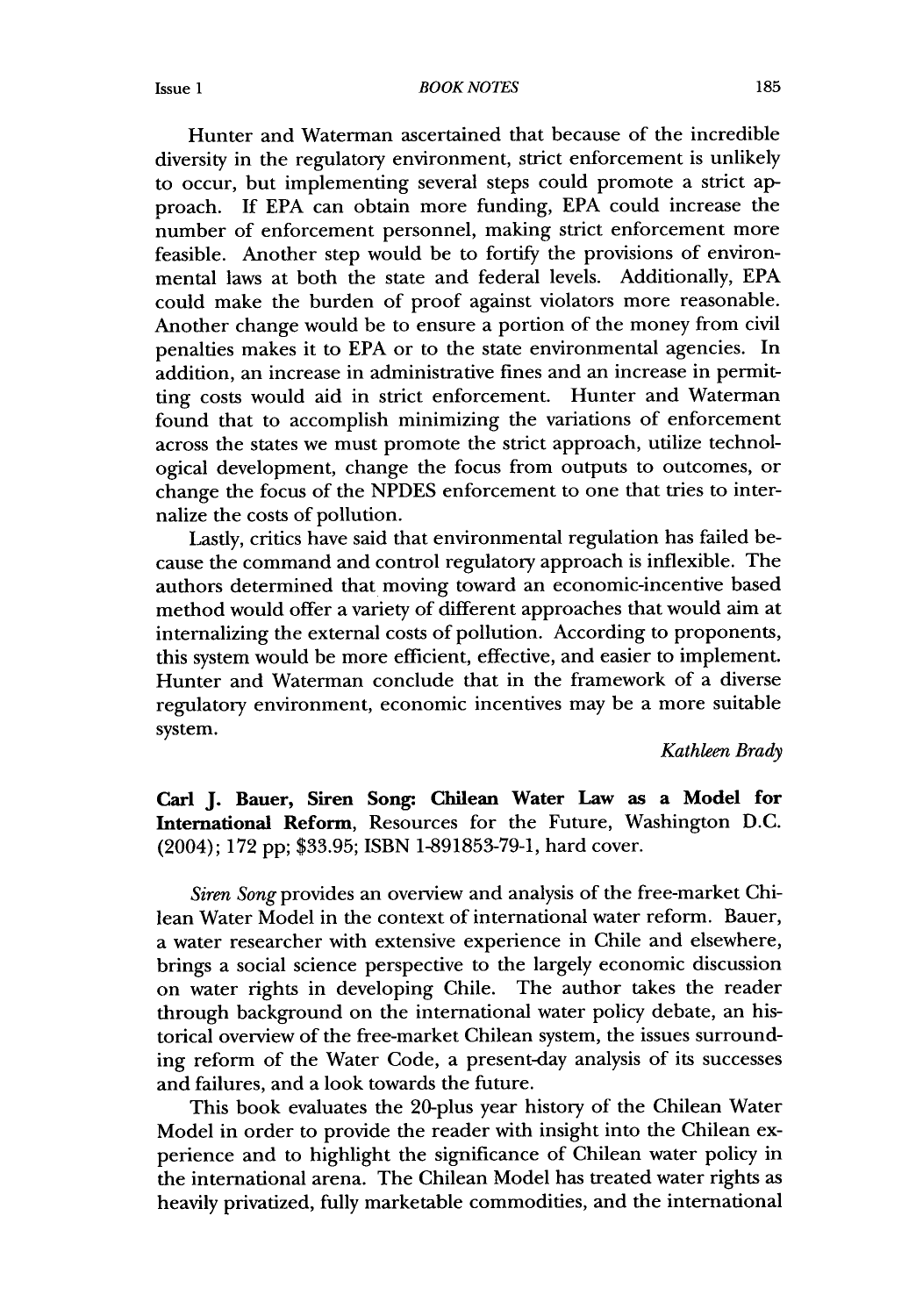economic community has largely hailed this free-market approach as a success. However, likening the Chilean Model to the alluring but dangerous song of a siren, Bauer attempts to show that initial praise of the system has failed to recognize some of its severe inadequacies. In short, he examines whether the current free-market framework is capable of handling modern water issues, such as inter-basin management and environmental quality. Furthermore, as applied within the international context, the author explores the lessons learned from the Chilean Model and argues for a more qualitative and diverse economic approach.

The first chapter, *The International Context: The Water Crisis and Debates about Water Policy,* focuses on international trends in water use and water management perspectives. Multiple competing interests are driving the current global water crisis, including social, economic, and environmental demands. As such, three themes have dominated international water policy debates: 1) integrated water resource management ("IWRM"), 2) economic approaches that rely on market incentives, such as the Chilean Model, and 3) emphasis on poverty and social inequity. The IWRM approach recognizes the need for comprehensive and interdisciplinary water management and closely parallels concepts of sustainable development. The so-called Dublin Principles articulate this approach and call for recognition of water as an "economic good." The chapter then explores the conflicting perspectives on the "economic good" principle, from narrow, market-oriented policies that focus on costs, to broader approaches that incorporate human rights and other values. The Chilean Model has been in the international spotlight because it represents the extreme of market-oriented policies, and because it received widespread promotion by the World Bank. Nonetheless, Bauer asserts that this early support was premature and lacked empirical data on whether the Chilean Model truly marked victory for neoliberal economists.

Chapter two, *The Free-Market Model: Chile's 1981 Water Code,* provides an historical overview of how the Chilean system developed and the unique attributes that affect its current implementation. The 1981 water reforms embraced the laissez faire economic principles of the incumbent military government regime and resulted in vast changes to the water system. The new Water Code separated water rights from land ownership and privatized their use, almost eliminating any form of government control, such as permits, taxes, or fees. This new neoliberal system was a vast pendulum swing away from the agrarian reforms of the 1960s, which resulted in a social redistribution of water where all water rights were in the public domain. The purpose, in part, of the 1981 reforms was to provide economic incentives for private investment in the country's deteriorating infrastructure of dams and canals.

However, over the last twenty years since the Water Code's implementation, Chile has struggled to reconcile the free-market model with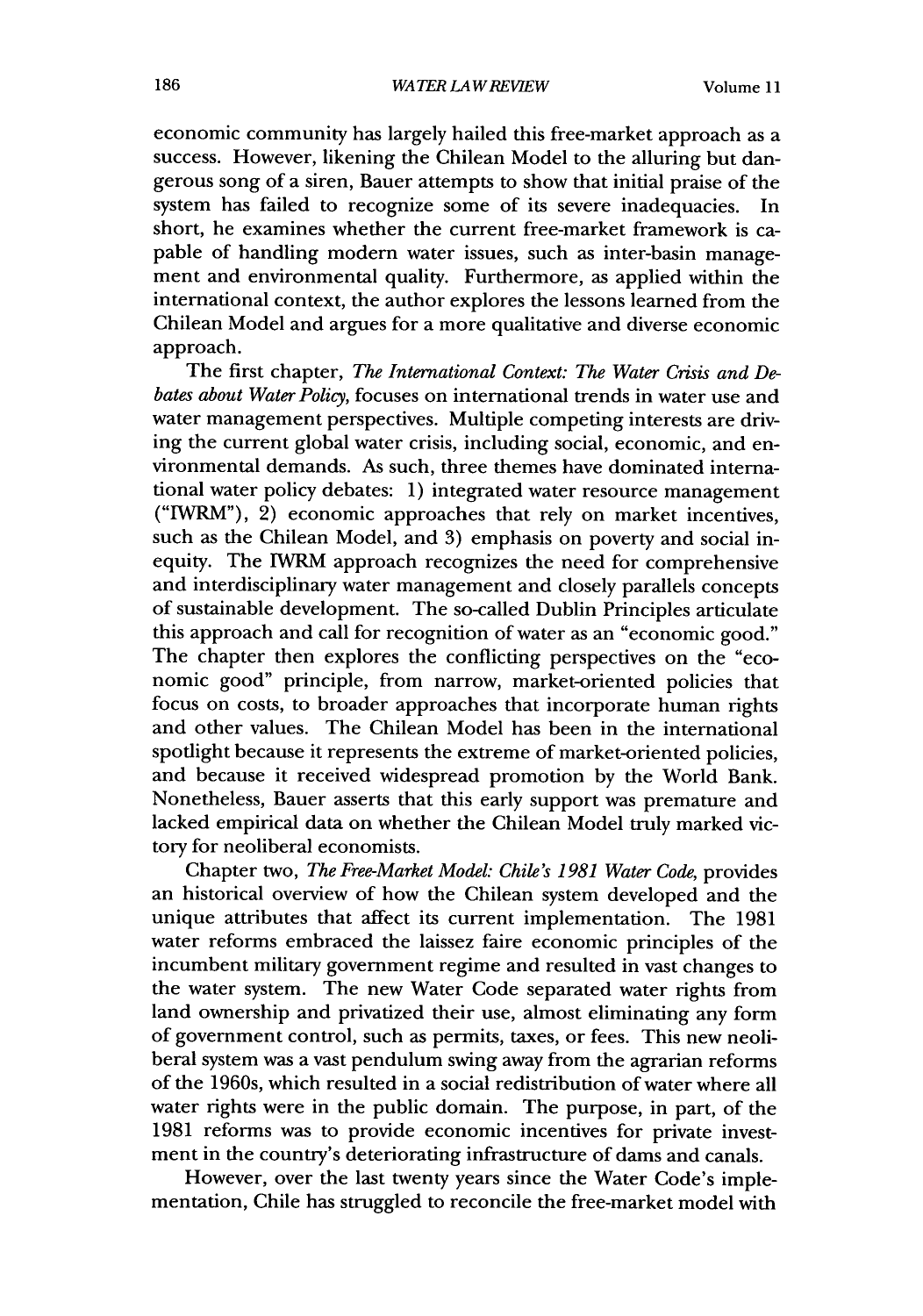### *BOOK NOTES*

its changing social system, as discussed in the next chapter, *Reforming the Reform? Policy Debate Under Chilean Democracy.* During the 1980s, there was little debate over the water policy because the government remained under military control and the water system was still in its early stages of implementation. However, many changes occurred in Chile at the beginning of the 1990s, including a transformation to a democratic government, rapid economic growth, and emerging issues with putting the system into practice. Hence, the new legislature called for reforms to the Chilean Model because of social inequities created by the large water monopolies, inefficiencies resulting from non-use and hoarding of water, the inability of the private sector to fix the crumbling infrastructure of Chile's water system, and the failure of the Water Code to address other emerging water issues such as water quality.

Over the subsequent decade, two major rounds of proposed reform took place. The first wave of proposed reform failed largely because it attempted to solve efficiency issues through a use-it-or-lose-it policy for non-use, which neoliberal members heavily objected to. The second round reform was more limited and pragmatic, proposing fees for nonuse, judicial oversight of water disputes, and consideration of in-stream flow rights to promote water quality and environmental protection; nonetheless, the proposed amendments met strong opposition which paralyzed the legislature. Finally, in 1997, the legislature passed very limited amendments to the Water Code, but the debate continues over whether the rejected tax and fee structures could strengthen the legal security of water rights, provide incentives to use water, or increase efficiency within the system. Arguably, the free-market system has been far from a complete success in Chile, and the country has continually struggled to amend its shortcomings.

Chapter four, *The Results of Chilean Water Markets: Empirical Research Since 1990,* provides an external examination of whether the Chilean Model has succeeded. In the international arena, Chile's free-market approach is so representational of neoliberal policies that the debate has become ideological instead of pragmatic. Therefore, organizations such as the World Bank have lauded the Chilean Model as a success while ignoring some of its lackluster performance in practice. The United Nations, however, has been more careful in its assessment, taking notice of the large gaps in the economically driven system, such as social and environmental policy. Nonetheless, the overall trend in the early 1990s was a lack of any real data on system performance, leading to exaggerated or misguided claims. Bauer then discusses some of the more recent research on the system, finding that the market was generally inactive for the first decade and that problems have surfaced regarding efficiency, monopoly, reallocation, and the strength of title. Recent analysis suggests that the current system is too inflexible to deal with more comprehensive problems, such as environmental impacts